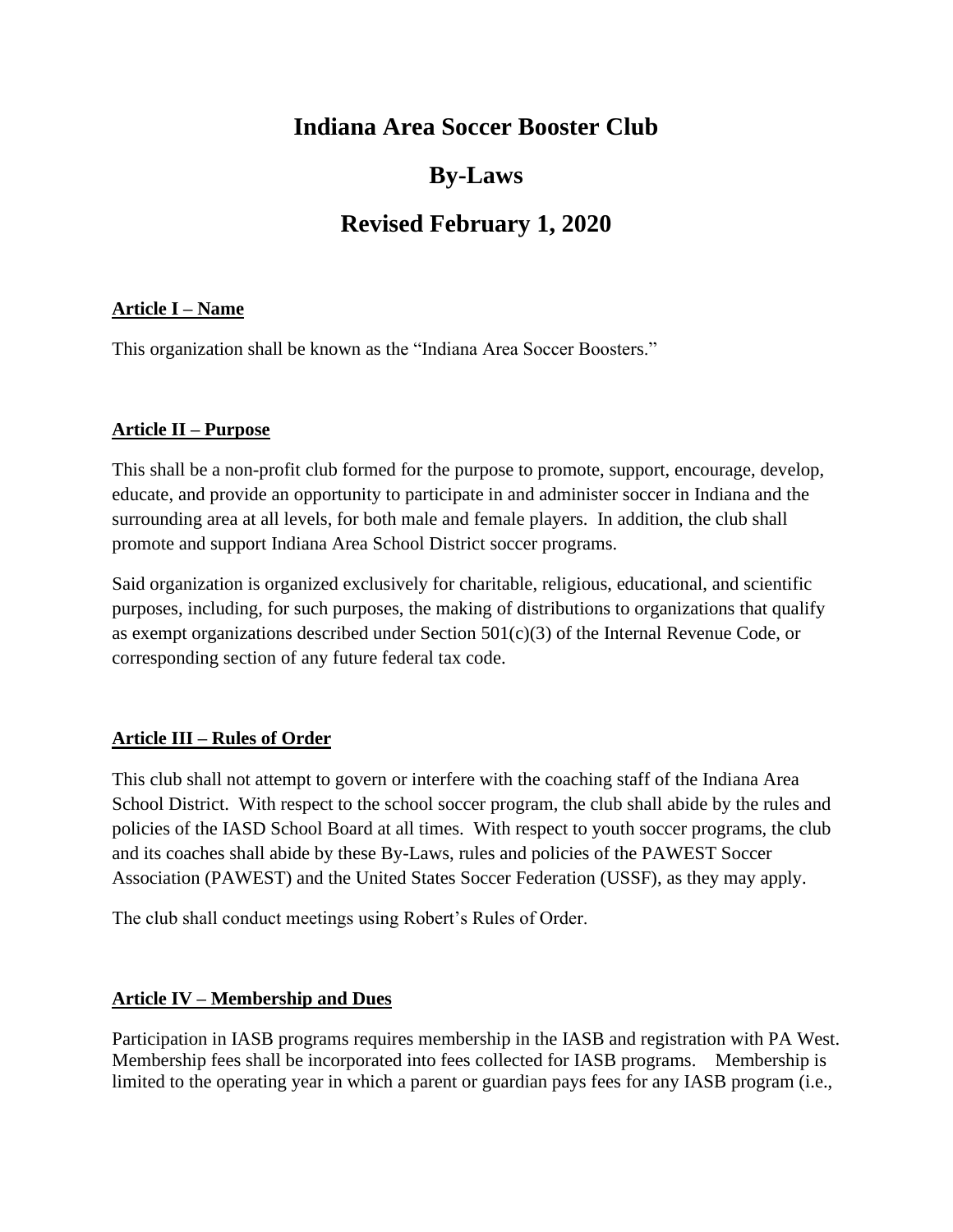February through January). A member (or member family) is entitled to one vote at general membership meetings.

## **Article V – Organizational Structure**

The structure of the IASB includes Executive Board Officers, Program Directors, and Program Committees. Executive Board Officers shall be President (operating as an Executive Director), Vice-President/Registrar, Secretary, and Treasurer and are responsible for the overall management of program operation. Three Program Directors oversee the operation of the divisions that make up the sum of IASB programming (i.e., Scholastic Programming, Travel Programming, and In-House Programming).

Officers shall be elected by a majority vote of the members, or member families, present at the regular general meeting held in January of each year, and those so elected shall assume their duties February 1<sup>st</sup>. A call for nominations will be sent to the general membership in December of each year. Candidates do not have to be present to be elected. At the President's discretion, a secret ballot may be called for any position election where more than one candidate has been nominated. The President shall select at least two members who are not candidates to count the ballots and announce the results.

Program Directors shall be selected by the President and approved by the remainder of the Executive Board Officers. Program Directors shall be free to develop Program Committees deemed necessary to support the activities of the programs under their direction. Program Committees shall be filled at the discretion of the Program Directors with representatives from the general membership. Program Coordinators are responsible for communicating routinely with and meeting the expectations of the Program Directors.

The Executive Board shall meet monthly to plan and implement IASB programming. At monthly Executive Board meetings, Program Directors shall file reports on the activities of their divisions.

Ancillary positions within the Executive Board include Referee Assignor, Director of Publicity, Past President, and Scholastic Division Coaches. The Referee Assignor shall be appointed by the President and approved by the remainder of the Executive Board after meeting the qualifications deemed necessary by PA West. The Director of Publicity reports directly to the President and is responsible for publishing all content related to IASB programming that is released to the public (e.g., maintaining the club webpage, announcements regarding program registration, and other newsworthy items). Past Presidents have no responsibility to the Executive Board. Scholastic Coaches at the Junior High and Senior High have no responsibility to the Executive Board.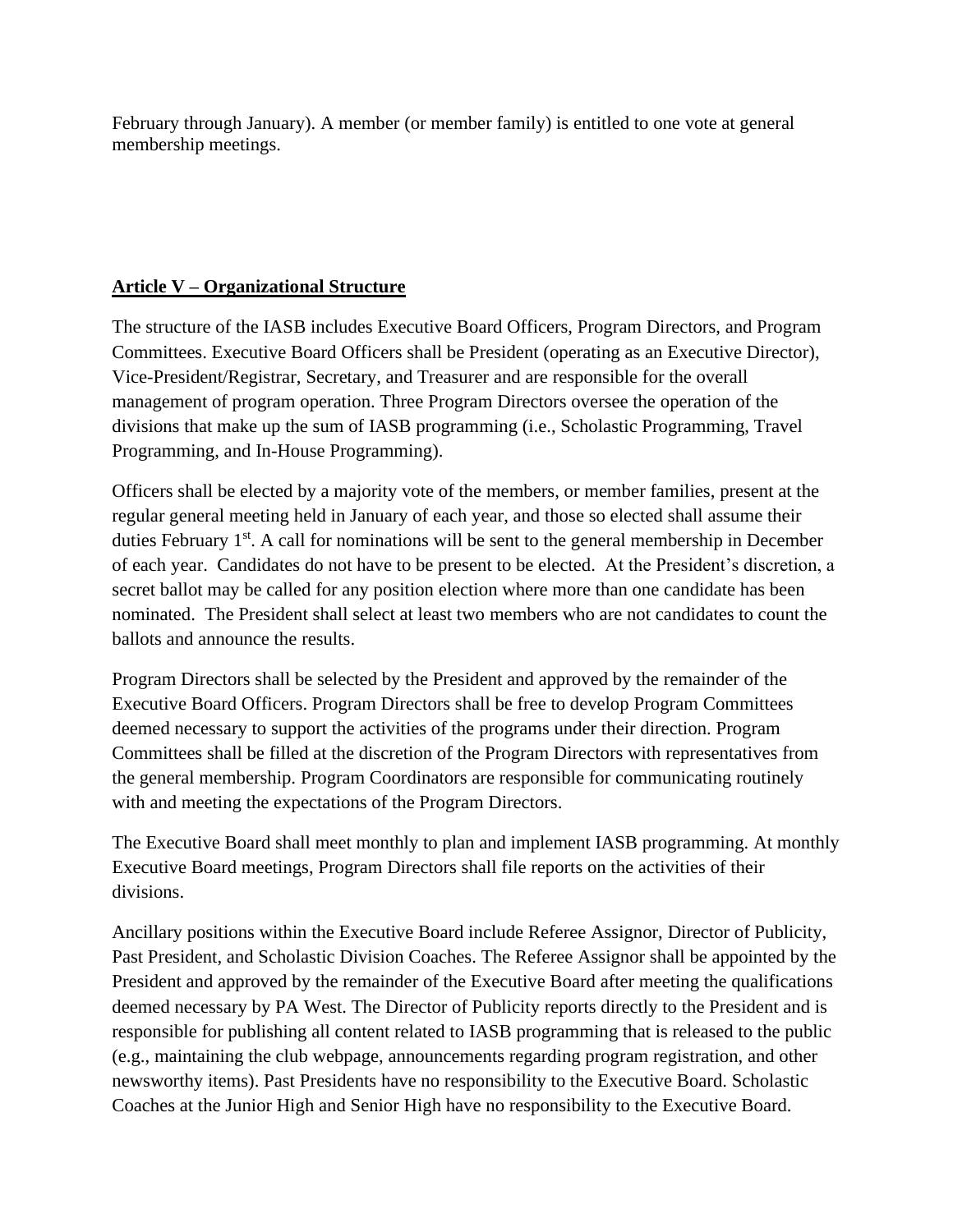Members filling these ancillary positions are encouraged to attend Executive Board meetings as non-voting members.

#### **Article VI – Executive Board Responsibilities**

President: The IASB President is responsible for the overall operation of IASB programming, conducting monthly Executive Board meetings and biannual general membership meetings, and assisting the recruitment or appointment of volunteers to serve as Program Directors. The President is the primary contact with PA West. The President is responsible for attending meetings deemed necessary by PA West or identifying an appropriate alternate (e.g., another member of the Executive Board).

Registrar: The IASB Registrar is responsible for scheduling program activities and the registration of all program participants. The IASB Registrar will serve the duties of the President if the President is unavailable or unwilling to serve the remainder of the President's elected term of office. The Registrar is responsible for coordinating with PA West to identify requirements for all coaches. The Registrar is responsible for planning and scheduling all activities administered by the IASB (e.g., field reservations, coaching clinics, and security clearances). The Registrar is responsible for preparing and submitting a report on program activities for every Executive Board meeting.

Treasurer: The IASB Treasurer is responsible for the collection and disbursement of all program funds. The Treasurer is responsible for preparing and submitting a report on all program funds, income, and expenses for every Executive Board meeting. The Treasurer is responsible for leading the development of a prospective annual budget and a retrospective annual finance report to be submitted for approval at the first general membership meeting of every year.

Secretary: The IASB Secretary must be present at all IASB meeting and is responsible for recording minutes of these meetings. Minutes from each meeting will be reviewed, discussed, and approved at the next subsequent IASB meeting. The Secretary is responsible for maintaining an archive of past meeting minutes.

Scholastic Program Director: The Scholastic Program Director is responsible for developing and organizing all program activities that support soccer activities administered by the Indiana Area School District (e.g., Junior High and Senior High varsity and junior varsity teams). The Scholastic Program Director is responsible for the recruitment and management of volunteers to lead committees that support these scholastic programs. Scholastic committees may include, but are not limited to, Labor Day Tournament, Concessions, Fundraising, Travel Comfort, and High School Banquet. The Scholastic Program Director is responsible for identifying needs within the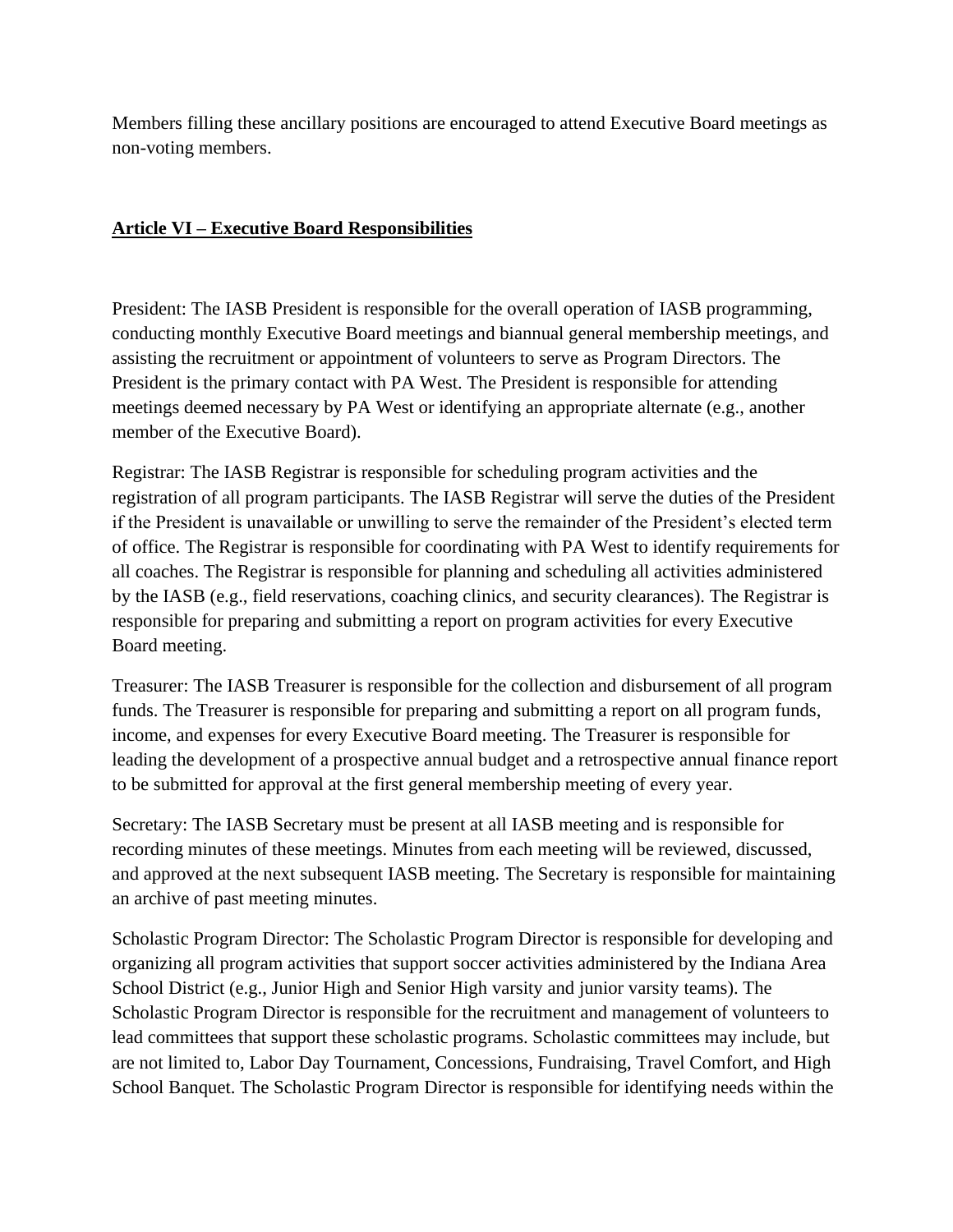Scholastic Division and reporting these needs to the Executive Board. The Scholastic Program Director is required to coordinate all activities of the Scholastic Division with the appropriate Executive Board Officer (e.g., fundraising activities should include the Treasurer). The Scholastic Program Director is encouraged to develop committees of volunteers drawn from the general membership to support the Scholastic program activities. The Scholastic Program Director is responsible for submitting a report of recent activities to each Executive Board meeting.

Travel Program Director: The Travel Program Director is responsible for developing and organizing all program activities that support soccer activities administered through the PA West Travel Soccer programming. The Travel Program Director is responsible for recruiting volunteer coaches within the Travel Program and ensuring that these coaches have met the requirements as outlined by PA West (e.g., security clearance and coaching certification). The Travel Program Director will work with the Registrar and Referee Assignor to coordinate a schedule for field reservations and referee assignments. The Travel Program Director is encouraged to develop committees of volunteers drawn from the general membership to support the Travel program activities. The Travel Program Director is responsible for submitting a report of recent activities to each Executive Board meeting.

In-House Program Director: The In-House Program Director is responsible for developing and organizing all program activities that support soccer activities not administered through PA West programming. The In-House Program Director is responsible for recruiting volunteer coaches within the In-House Program and ensuring that these coaches have met the requirements as outlined by PA West (e.g., security clearance and coaching certification). The In-House Program Director will work with the Registrar and Referee Assignor to coordinate a schedule for field reservations, field maintenance (e.g., painting), and referee assignments. The In-House Program Director is encouraged to develop committees of volunteers drawn from the general membership to support the In-House program activities. The In-House Program Director is responsible for submitting a report of recent activities to each Executive Board meeting.

Referee Assignor: The Appointment of the Referee Assignor is at the approval of the Executive Board and must adhere to the requirements as outlined by PA West.

Any officer who misses three (3) consecutive membership meetings and/or scheduled executive board meetings without prior notice and valid reason shall automatically forfeit his or her office and the vacancy may be filled by appointment of the Executive Board.

# **Article VII – Quorum**

A quorum of the Executive Board shall consist of a majority of the members of the Executive Board.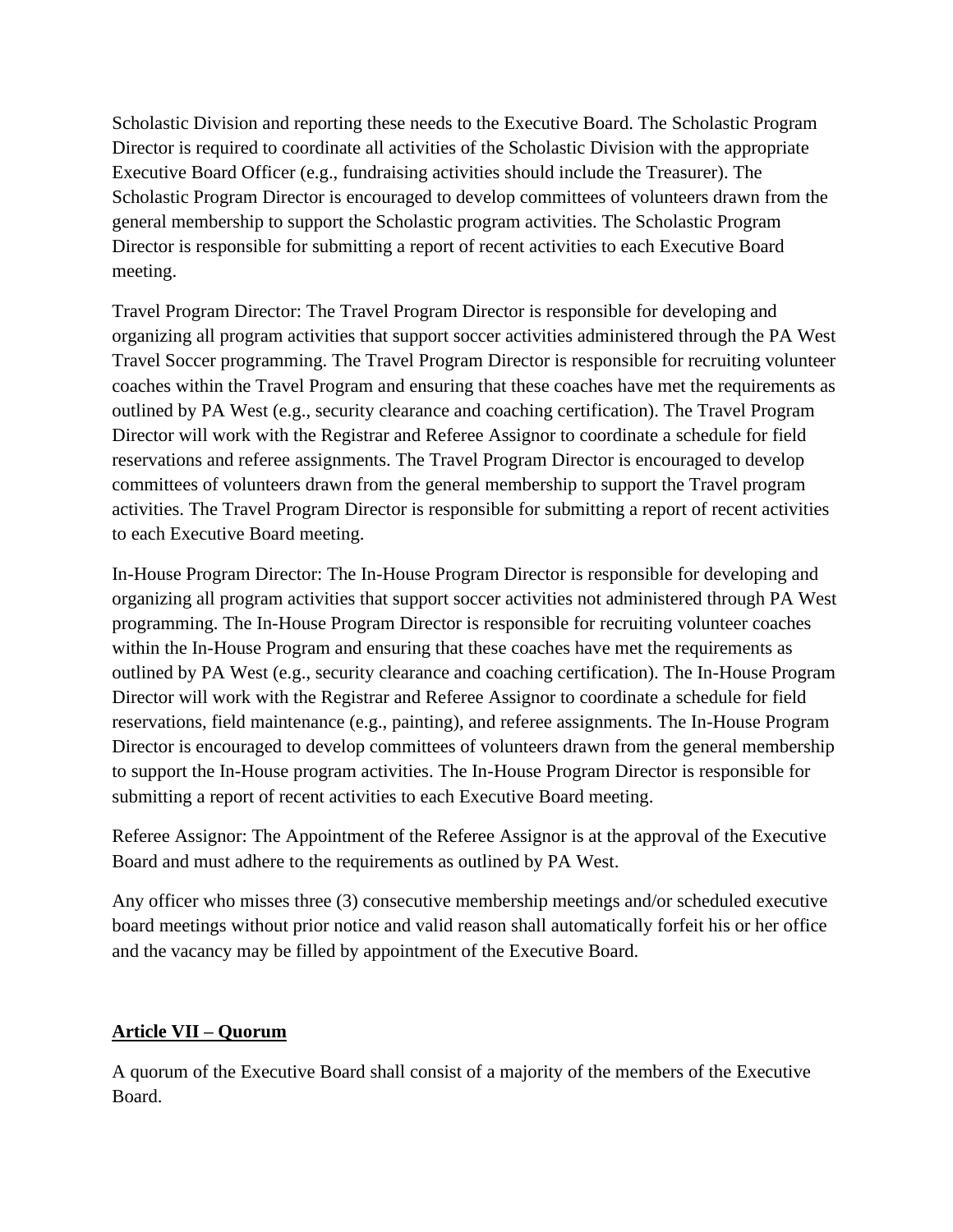A quorum for the general membership meeting shall consist of the voting members present with at least two (2) Executive officers present. Voting members for voting purposes shall include officers and general members present as defined in Article IV. A quorum must be present to conduct any meeting.

## **Article VIII – Amendments**

These By-Laws may be amended by submitting a proposal of the amendment at any general membership meeting, whereupon it may be adopted at the next scheduled general membership meeting by a 2/3 affirmative vote of those members present that have voting rights.

Any officer who misses three (3) consecutive membership meetings and/or scheduled executive board meetings without prior notice and valid reason shall automatically forfeit his or her office and said vacancy may be filled by appointment of the Executive Board.

# **Article IX – Membership Meetings**

The club shall conduct general membership meetings regularly from August to May at dates and times as the Executive Board may deem necessary, but there shall be no fewer than four (4) scheduled meetings. These meetings shall be advertised to the membership of the club at least one week prior to the meeting date. The president may choose to combine an executive board meeting and a general membership meeting as he or she sees fit. Special general membership meetings may be called upon with five (5) days notice by any of the officers.

# **Article XII – Expenditures**

After elections at the January meeting, but before the February meeting, the President, Vice-President, Treasurer, and Registrar shall meet to create a proposed budget for the following year. This proposed budget must be presented and approved by the Executive Board and the General Membership at either separate meetings or a combined meeting in February. This budget shall be made available for inspection one week prior to the February meeting via email, or paper copy if requested.

Once approved, any expenditure that falls within a budgeted category is considered to be an approved expenditure.

Expenditures that fall outside of budgeted items or categories, require approval.

- Expenditures that are less than \$200 may be approved by the President.
- Expenditures greater than \$200 but less than \$2000 may be approved by the Executive Board.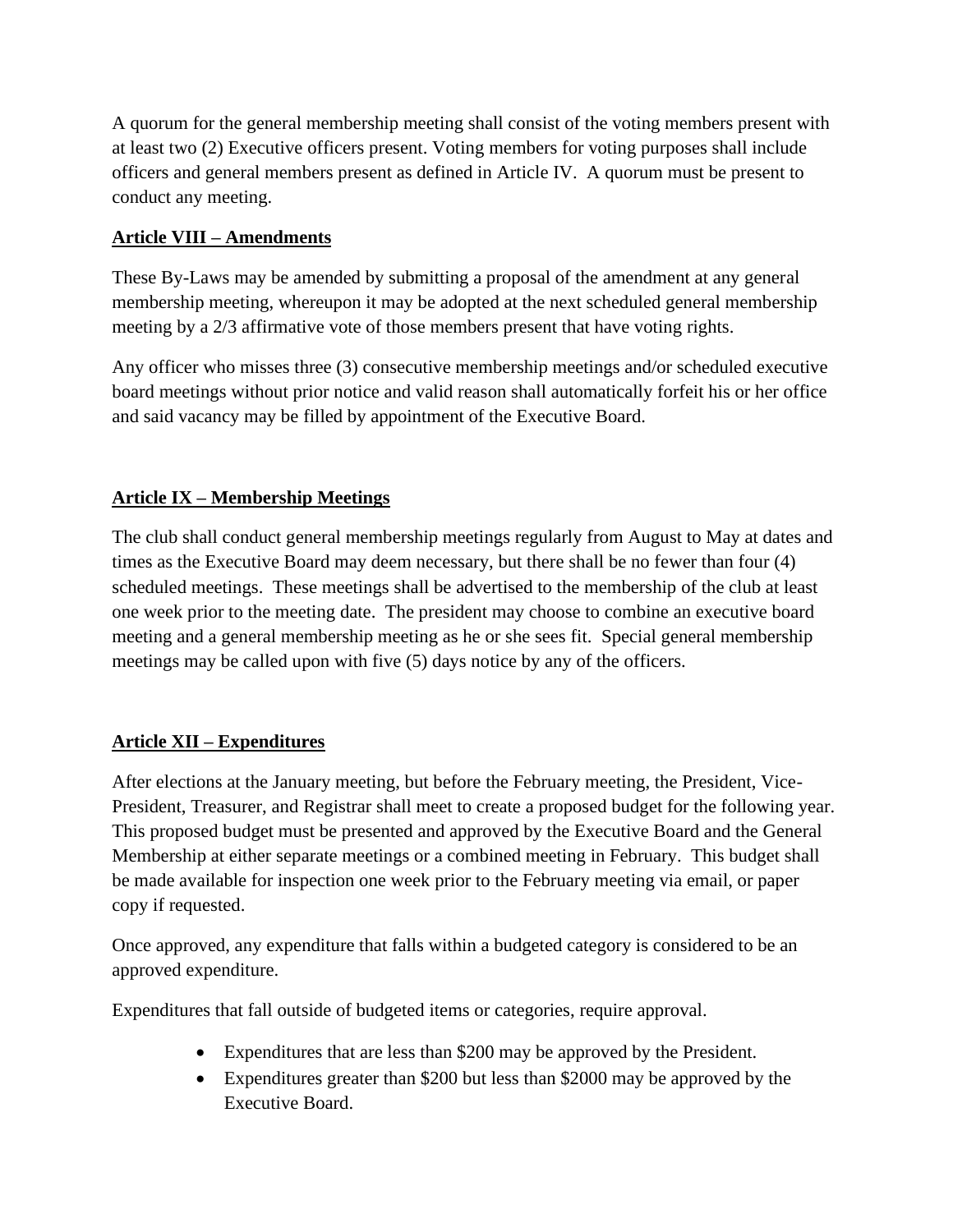• Expenditures in excess of \$2,000 must be approved by the membership at a general membership meeting. Said expenditure shall be made known via email.

## **Article XIII – Fiscal and Playing Year**

The Fiscal Year shall run from July 1 through June 30.

The Playing Year shall run from August 1 through July 31. Playing seasons are designated by fall and spring.

## **Article XIV – Dissolution**

In the event Indiana Area Soccer Booster Club is dissolved, the Executive Board shall transfer any and all assets to any organization whose main purpose is to promote youth and high school soccer (junior and senior high) in the Indiana Area.

Upon dissolution of the organization, assets shall be distributed for one or more exempt purposes within the meaning of Section 501(c)(3) of the Internal Revenue Code, or corresponding section of any future federal tax code, or shall be distributed to the federal government, or to a state or local government, for a public purpose. Any such assets not disposed of shall be disposed of by a court of competent jurisdiction in the county in which the principal office of the organization is then located, exclusively for such purposes or to such organization or organizations, as said Court shall determine, which are organized and operated exclusively for such purposes.

# **Article XV – Miscellaneous**

\_\_\_\_\_\_\_\_\_\_\_\_\_\_\_\_\_\_\_\_\_\_\_\_\_\_\_\_\_

Savings Clause – Failure of liberal or complete compliance with the provisions of these By-Laws in respect to dates and times of notice, or the sending or receipt of same, or errors in phraseology of notice of proposals, which in the judgment of the voting members in attendance at any general or special meeting are held to not cause or result in substantial injury to the membership, shall not invalidate the actions or proceedings of the members at such meeting.

Incorporation of PAWEST Rules – All PAWEST playing rules currently in effect and as may be amended are incorporated herein by reference.